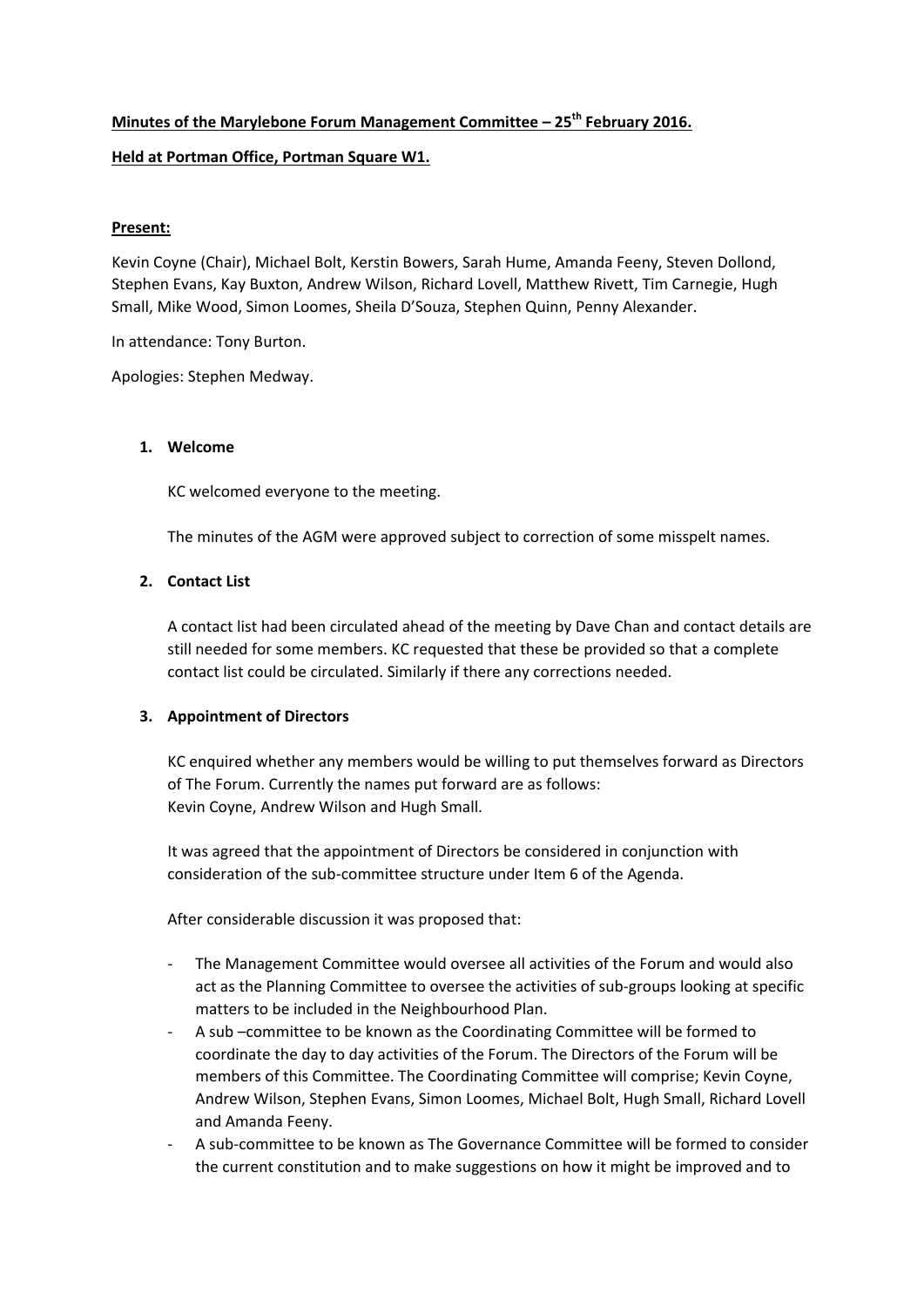ensure that the Forum is complying with its various responsibilities, ie, all compliance issues. It was agreed that this would be chaired by Stephen Dollond with Matthew Rivett, Michael Bolt and Kay Buxton as members.

- ‐ A sub‐committee to be known as the Finance Committee will be formed to deal with the Forum's finances, its accounts and grant applications. It was agreed this would be chaired by Hugh Small with Sarah Hume, Kevin Coyne, Michael Bolt and Richard Lovell as members.
- ‐ A sub‐committee to be known as the Publicity Committee will be formed to publicise the Forum's activities and communications with its membership. It will be chaired by Richard Lovell with Kay Buxton, Tim Carnegie, Penny Alexander (or one of her colleagues), Stephen Medway and Kirsten Bowers as members. It was also suggested that Andy Norris be invited to assist the sub‐committee.
- ‐ A sub‐committee to be known as the Low Emissions Neighbourhood Committee will be formed chaired by Sheila D'Souza with Kevin Coyne, Kay Buxton and Andrew Wilson as members.

There was some discussion about WCC's bid for Tfl funding for a Low Emission Neighbourhood in the Marylebone area and concerns were expressed that the area put forward by Westminster did not properly reflect the area affected by poor air quality. There is to be another meeting with Westminster and its advisers and stakeholders supporting the grant bid on March  $11<sup>th</sup>$  2016 and this will be raised at that meeting. However MB reported that Tfl had already expressed concerns that the proposed neighbourhood area is already too big and the bid's chances of success may be reduced if it is enlarged.

It was agreed that if the bid is unsuccessful it will be important to obtain baseline figures for air quality in the area and to agree targets to aim for. Kings College/South Bank University might be approached to provide proposals for this baseline research.

A vote took place on this proposed committee structure. There were two abstentions (Stephen Dollond and kay Buxton), no votes against and the remainder all in favour and the proposal was adopted.

## **4. Establish method of signing up members to MF Ltd as well as expanding membership.**

It was agreed that members would be contacted by email or post requesting that they sign a form confirming that they wish to be members of Marylebone Forum Ltd.

## **5. Review of Finance and Grants.**

It was agreed that consideration of this matter be deferred to the next meeting. It was agreed however that the focus for funding in the immediate future should be on upgrading the Forum website.

#### **6. Sub‐Committees**